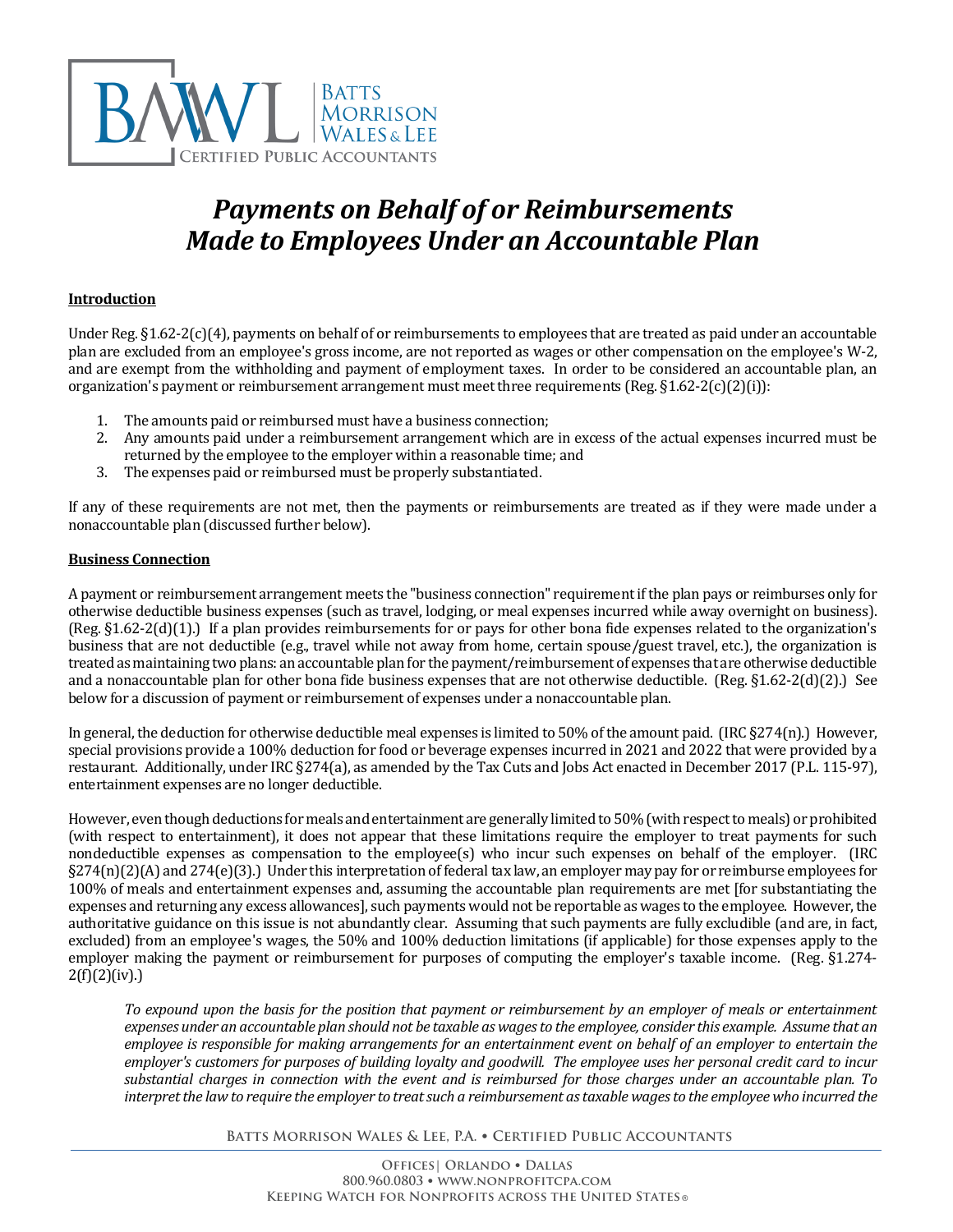Batts Morrison Wales & Lee, P.A. Payments on Behalf of or Reimbursements Made to Employees Under an Accountable Plan Page 2 of 5

*charges would seem to be an absurd and unintended result. We reiterate here, however, that the authoritative guidance on this point is not abundantly clear, and there are differences of professional opinion among tax practitioners regarding such an interpretation.* 

Where a taxpayer's spouse accompanies him or her on a business trip, expenses attributable to the spouse's travel are not deductible unless it can be adequately shown that the spouse's presence on the trip has a bona fide business purpose. The spouse's performance of some incidental service does not cause his/her expenses to qualify as deductible business expenses. The same rules apply to any other members of the taxpayer's family or other companions who accompany him or her on such a trip. (Reg. §1.162-2(c).)

#### **Returning Amounts in Excess of Expenses**

Generally, a reimbursement arrangement meets the "returning amounts in excess of expenses" requirement if it requires the reimbursed individual to return to the organization within a reasonable time period any amount paid in excess of the substantiated expenses (the type of substantiation required is outlined below). (Reg.  $\S1.62-2(g)(1)$ .) While the determination of a "reasonable time period" depends upon all the facts and circumstances, the regulations provide two safe harbors: (1) the fixed date method and (2) the periodic statement method.

Fixed Date Method: Under the "fixed date method," the reasonable time requirements are met if: (1) no advance is made sooner than 30 days before the covered expense is paid or incurred, (2) the expense is substantiated within 60 days after it is paid or incurred, and (3) an advance in excess of substantiated expenses is repaid within 120 days after the expenses are paid or incurred. (Reg.  $\S1.62-2(g)(2)(i)$ .)

Periodic Statement Method: The second safe harbor focuses on the use of a periodic statement to inform the payee of any excess advances or other unsubstantiated amounts. Here, the timeliness requirement is met if the organization provides a statement of the amount of excess advance not yet substantiated and requests any excess advance or unsubstantiated amount either be (1) substantiated or (2) returned to the organization within 120 days of the statement. The organization must issue a periodic statement on at least a quarterly basis in order to meet this safe harbor. (Reg. §1.62-2(g)(2)(ii).)

## **Proper Substantiation**

Finally, a payment or reimbursement arrangement will be considered an "accountable plan" if it requires each business expense to be substantiated with adequate records to the organization within a reasonable time. (Reg.  $\S 1.62-2(e)(1)$ .)

Elements to be substantiated: Adequate substantiation must include the following elements:

- 1. The amount paid,
- 2. The date paid,
- 3. The place traveled, or a description of the item/service purchased,
- 4. The essential character of the expense (i.e., the business purpose for the expenditure),
- 5. For meals, entertainment, and gift expenses, the occupations or other information (such as names, titles, or other designations) about the recipients that shows their business relationship to the organization, and
- 6. For meals, proof that an officer or employee was present during the meal.

Adequate records: Generally, to meet the adequate records requirement for proper substantiation, the following must be kept: (1) an account book, diary, log, statement of expense, trip sheet, or similar record, and (2) documentary evidence, which, in combination, are sufficient to establish each element of an expenditure. The account book, diary, log, statement of expense, trip sheet, or similar record must be recorded "at or near the time of the expenditure," which means at such time as the individual making the expenditure has full present knowledge of each element of the expenditure. A written statement of business purpose is generally required. However, the degree of substantiation necessary to establish business purpose will vary depending upon the facts and circumstances. For example, in the case of a business meal, if the business purpose of the meal is evident from the business relationship of the persons entertained in attendance and other surrounding circumstances, a written explanation of the business purpose is not required. (Reg.  $\S1.274-5T(c)(2)$ ; Reg.  $§1.274-5(f)(4).$ 

Documentary evidence required: Generally, documentary evidence to support an expense (such as receipts, paid bills, or other evidence) is required in order for an expense to be considered adequately substantiated. (However, see below for instances in which documentary evidence is not required.) Ordinarily, documentary evidence will be considered adequate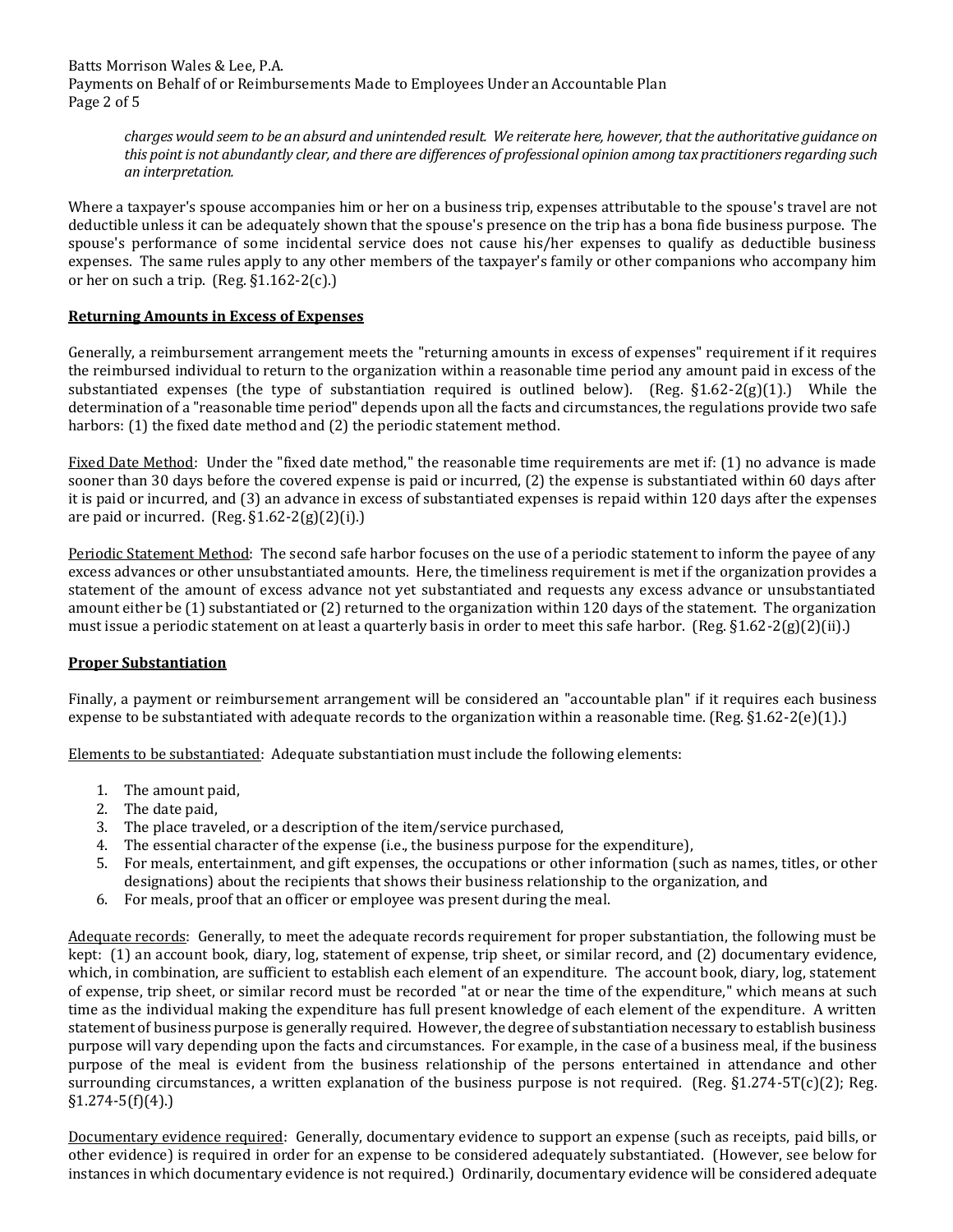Batts Morrison Wales & Lee, P.A. Payments on Behalf of or Reimbursements Made to Employees Under an Accountable Plan Page 3 of 5

to support an expenditure if it includes sufficient information to establish the amount, date, place, and the essential character of the expense. Examples provided in the Treasury Regulations indicate that a hotel receipt is sufficient documentary evidence if it contains the name and location of the hotel, date, and separate amounts for charges such as lodging, meals, and telephone. Similarly, a restaurant receipt is sufficient to support an expenditure for a business meal if it contains the name and location of the restaurant, the date and amount of the expenditure, the number of people served, and an indication of any charges for items other than meals and beverages. (Reg. §1.274-5(c)(2)(iii).)

Documentary evidence **NOT** required: In certain cases involving travel, entertainment, gift, and car expenses, receipts are not required. Receipts are not required if any of the following conditions apply, as long as the elements listed above are adequately substantiated (Reg.  $\S1.274 - 5(c)(2)(iii)(A)$ ):

- 1. Reimbursements for travel and car expenses, calculated using established federal rates (see below);
- 2. Payments or reimbursements for travel (other than lodging), meals, entertainment, gifts, and car expenses, of less than \$75; or
- 3. Payments or reimbursements for transportation expenses for which a receipt is not readily available (e.g., tolls, cab fare).

Established federal rates: Reimbursements may be made using established federal rates rather than paying for or reimbursing employees for actual expenses incurred. The federal rate can be figured using one of the following methods:

- 1. For travel, meals, and incidental expenses (per diem amounts):
	- a. The regular federal per diem rates

The regular federal per diem rates may be used to reimburse lodging, meals, and incidental expenses or meals and incidental expenses only. The rates vary depending upon the city/county where the travel takes place. The rates for cities/counties in the continental U.S. can be accessed online at [www.gsa.gov/perdiem,](http://www.gsa.gov/perdiem) and foreign city rates can be accessed at [https://aoprals.state.gov/web920/per\\_diem.asp.](https://aoprals.state.gov/web920/per_diem.asp) As of October 1, 2021, the rate is \$155 per day (including \$59 for meals and incidental expenses) for all cities located in the continental U.S. that are not specifically listed. (The rate for  $10/1/20 - 9/30/21$  was \$151 per day (including \$55 for meals and incidental expenses).)

b. The high-low rates

This is a simplified method of computing the federal per diem rate for travel in the continental United States. It eliminates the need to keep a current list of the per diem rates for each city/county. As of October 1, 2021, the per diem rate for high-cost locations is \$296 (including \$74 for meals and incidental expenses) and for all other locations is \$202 (including \$64 for meals and incidental expenses). IRS Notice 2021-52, 2021-38 IRB, 09/03/2021 provides an updated list of locations eligible for the high-cost rate. This method may be used even if only meals and incidental expenses are being reimbursed. (Rev. Proc. 2011-47, Sec. 5.01.) (The rates for  $10/1/20 - 9/30/21$  were \$292 (including \$71 for meals and incidental expenses) and \$198 (including \$60 for meals and incidental expenses) for high and low cost locations, respectively.) Generally, employers may choose to continue to use the old rates through December 31 of each year but must do so consistently for all employees reimbursed using this method.

An employer who reimburses an employee during the calendar year under either of the above methods must use that same method for all reimbursements made to that employee during the calendar year. (Rev. Proc. 2011-47, 2011-42 IRB 520, 09/30/2011; IRS Publication 1542.)

Employers who use either the federal per diem rate or high-low rate method for travel within the continental United States may choose to pay for or reimburse travel outside of the continental United States using either the actual expenses method or the per diem method (either for lodging, meals, and incidental expenses or for meals and incidental expenses only).

In determining the established federal reimbursement rates allowable, the full applicable meals and incidental expense (M&IE) federal rate is available for a full day of travel from 12:01 a.m. to 12:00 midnight. For employers who pay a per diem allowance in lieu of paying for or reimbursing actual lodging, meal, and incidental expenses (or in lieu of paying for or reimbursing actual meals and incidental expenses only), either of the following methods may be used to prorate the federal M&IE rate for partial days of travel. (For selfemployed individuals who are using the federal per diem rate in lieu of using actual expenses to compute the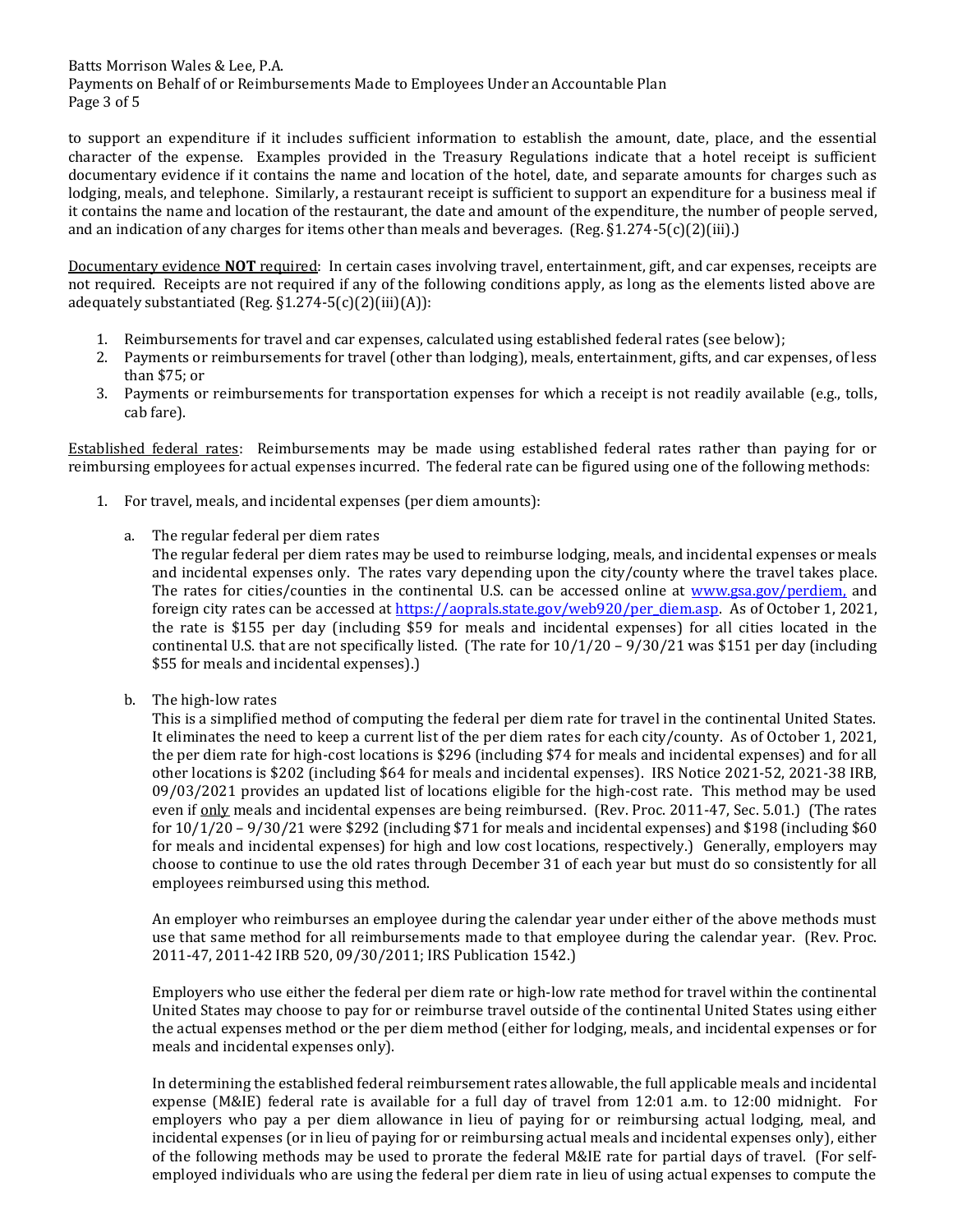Batts Morrison Wales & Lee, P.A.

Payments on Behalf of or Reimbursements Made to Employees Under an Accountable Plan Page 4 of 5

> amount allowable as a deduction for ordinary and necessary meal and incidental expenses paid or incurred for travel away from home, only method (1) below may be used.)

> (1) The rate may be prorated using the method prescribed by the Federal Travel Regulations. Currently, the Federal Travel Regulations allow three-fourths of the applicable federal M&IE rate for each partial day during which the employee or self-employed individual is traveling away from home in connection with the performance of services as an employee or self-employed individual; or (2) The rate may be prorated using any method that is consistently applied and in accordance with reasonable business practice. For example, if an employee travels away from home from 9 a.m. one day to 5 p.m. the next day, a method of proration that results in an amount equal to two times the federal M&IE rate will be treated as being in accordance with reasonable business practice (even though only one and a half times the federal M&IE rate would be allowed under the Federal Travel Regulations).

2. For car expenses, the standard mileage rate may be used. The standard mileage rate is 58.5 cents per mile from January 1, 2022, through June 30, 2022, and is 62.5 cents per mile from July 1, 2022, through December 31, 2022. (The rate for 2021 was 56 cents per mile.)

## **Payments on Behalf of or Reimbursements Made to Employees Under a Nonaccountable Plan**

If expenses paid or reimbursed under a payment or reimbursement plan do not satisfy one or more of the requirements noted above for payments made under an accountable plan (e.g., the organization pays/reimburses for bona fide business expenses that are not deductible or paid/reimbursed expenses are not properly substantiated within a reasonable time period), such amounts are treated as paid under a nonaccountable plan. Any amounts treated as paid under a nonaccountable plan are included in the income of the recipient, must be reported as wages on an employee's Form W-2, and are subject to withholding and payment of income and FICA taxes (if applicable). Under current law (as amended by the Tax Cuts and Jobs Act), unreimbursed employee business expenses are no longer deductible. Therefore, expenses attributable to amounts included in gross income may generally not be deducted by the individual, even if the individual can substantiate the full amount of his or her expenses.

## **Examples**

## Example 1: Separate arrangement for travel and miscellaneous expenses

Under an arrangement that meets the requirements of an accountable plan, ABC Charity reimburses its employees for lodging and meal expenses incurred when they travel away from home on business. For its own convenience, ABC Charity also separately pays certain of its employees a \$25 monthly allowance to cover the cost of small miscellaneous office expenses. ABC Charity does not require its employees to substantiate these miscellaneous expenses and does not require them to return the amounts by which the monthly allowance exceeds the miscellaneous expenses.

The monthly allowance arrangement is a nonaccountable plan. ABC Charity must report the monthly allowances as wages or other compensation on the employees' Forms W-2 and must withhold and pay employment taxes on the monthly allowances when paid. The nonaccountable plan providing the monthly allowances is treated as separate from the accountable plan providing reimbursements for lodging and meal expenses incurred for travel away from home on ABC Charity business.

## Example 2: Excess per diem reimbursement

Under an arrangement that meets the requirements of an accountable plan, XYZ Church pays its employees a per diem allowance to cover lodging, meal, and incidental expenses incurred for travel away from home on XYZ Church business at a rate equal to 120 percent of the federal per diem rates to the localities to which the employees travel. XYZ Church does not require the employees to return the 20 percent by which the reimbursement for those expenses exceeds the amount deemed substantiated for each day of travel substantiated. Employee C substantiates six days of business travel away from home: two days in a locality for which the amount deemed substantiated is \$100 a day and four days in a locality for which the amount deemed substantiated is \$125 a day. XYZ Church reimburses Employee C \$840 for the six days of travel away from home  $(2 \times (120\% \times $100) + 4 \times (120\% \times $125))$ , and does not require Employee C to return the excess portion (\$140) excess portion = (2 days × \$20 (\$120 − \$100) + 4 days × \$25 (\$150 − \$125)).

For the payroll period in which XYZ Church reimburses the expenses, XYZ Church must withhold and pay employment taxes on \$140. XYZ Church must also include the \$140 in the Employee C's gross income reported on Form W-2.